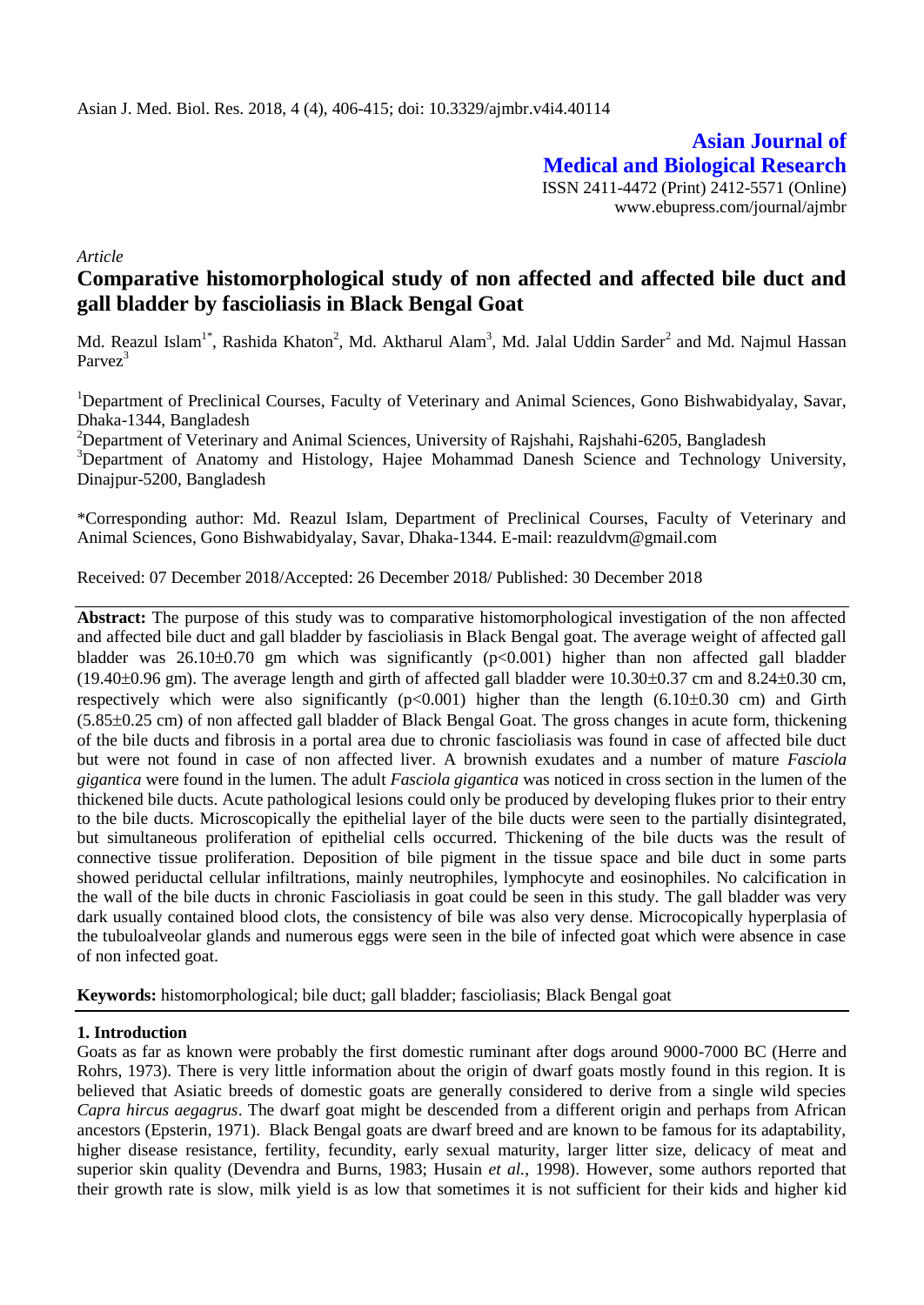mortality (Amin *et al.*, 2000, 2001; Chowdhury *et al.*, 2002). Though majorities of the Black Bengal bear black coat color, black and white, brown, brown and white and white coat colors are also common in the Black Bengal population. Black Bengal goat constitutes nearly 90% of the total goat population of the country and the remaining are Jamunapari and their crosses (Husain *et al.*, 1998). Parasitism is one of the main causes limiting livestock productions in most of the tropical and sub-tropical countries of the world. In Bangladesh, parasitism has been considered as one of the major constraints of livestock production (Jabbar and Hag, 1983). The incidence of parasitic diseases in the domestic ruminants of Bangladesh is also high and as a result hardly any livestock industry could develop here. Besides a large number of helminth parasites these are constantly deteriorating the health and productivity of the ruminants, *Fasciola gigantica* is by far the pre-dominant species of outstanding importance. The pathogenic effect of this parasite is extended over a large number of domestic ruminants; cattle, sheep, goats and buffaloes are mostly affected and drain a substantial economic loss to the country annually. Infection with *Fasciola gigantica* is regarded as one of the most common single helminth infection of ruminants in Asia and Africa (Hammond and Sewell, 1990). This disease causes enormous economic losses all over the world and these losses are due to reduction in milk and meat production, condemnation of liver, loss of draught power, reproductive failure and mortality (Diaw *et al.*, 1998). The World Health Organization (WHO, 2006) has estimated that 2.4 million people are infected with *Fasciola hepatica* and a further 180 million are at risk of infection. So, for controlling the disease in this area, appropriate preventive control strategies have to be designed to reduce the impact of the disease on goat production in Bangladesh. Reazul *et al.*, 2015 reported that the average weight of affected livers was 511.20±14.10 gm which was significantly ( $p<0.001$ ) higher than non affected livers (371.70 $\pm$ 13.25 gm). The average length and girth of affected liver were  $27.50 \pm 0.63$  cm and  $34.00 \pm 0.71$  cm, respectively which were also significantly (p<0.001) higher than the length (21.80 $\pm$ 0.61 cm) and girth (26.60 $\pm$ 0.80 cm) of non affected liver of Black Bengal goat. The gross changes in acute form, affected livers were enlarged than normal. The livers were slightly swollen with rounded edges and the color became paler than normal. The capsule was more or less thick, opaque and rough than normal smooth thin capsule. The gross changes of the liver in chronic fascioliasis characterized by increase in the size of the organ due to inflammatory changes in the parenchyma and fibrosis of the bile ducts containing adult flukes. In acute cases microscopic changes were found mainly in the portal area. The grossly visible spots or tracks were represented by the presence of numerous eosinophils admixed with few lymphocytes and monocytes in the parenchyma of liver and accompanied by hemorrhage and edema. In chronic fascioliasis the hemorrhagic tracks or tunnels were represented by the areas infiltrated with fibroblasts admixed with neutrophils, lymphocytes and few mononuclear cells in the area previously migrated by young flukes. Among many parasitic problems of farm animals, Fascioliasis is a major disease, which imposes direct and indirect economic impact on livestock production, particularly of sheep and cattle (Hammond 1990; Menkir *et al.*, 2007), Swai and Unlicky (2009) state that the total economic loss incurred as a result of condemnation of infected livers due to all causes and Fascioliasis was approximately 2,096 US\$ and 1,780 US\$ respectively. Losses due to weight loss were estimated to be 5,943 US\$. There are limited information on histomorphological study of non affected and affected bile duct and gall bladder by fascioliasis in Black Bengal goat. So the present study has been undertaken to evaluate the comparative histomorphological study of non affected and affected bile duct and gall bladder by fascioliasis in Black Bengal goat.

## **2. Materials and Methods**

## **2.1. Experimental area and duration**

The investigation was carried out in the Department of Anatomy and Histology, Faculty of Veterinary and Animal Science, Hajee Mohammad Danesh Science and Technology University, Dinajpur. Livers of goats were collected from different slaughter houses of Dinajpur town for detailed histomorphological examinations during the period from 1<sup>st</sup> July 2014 to 30 June 2015. Non infected goat was reared in the farmer house.

## **2.2. Experimental animals**

The experimental animals of this study were goats those submitted for slaughtering in the slaughter house. The experimental animals were two types such as- Black Bengal goats affected with fascioliasis and Black Bengal goats not affected with fascioliasis.

## **2.2.1. Selection of Black Bengal goats affected with fascioliasis**

Black Bengal goats affected with fascioliasis were primarily selected from Butchers house by observing clinical signs and symptoms such as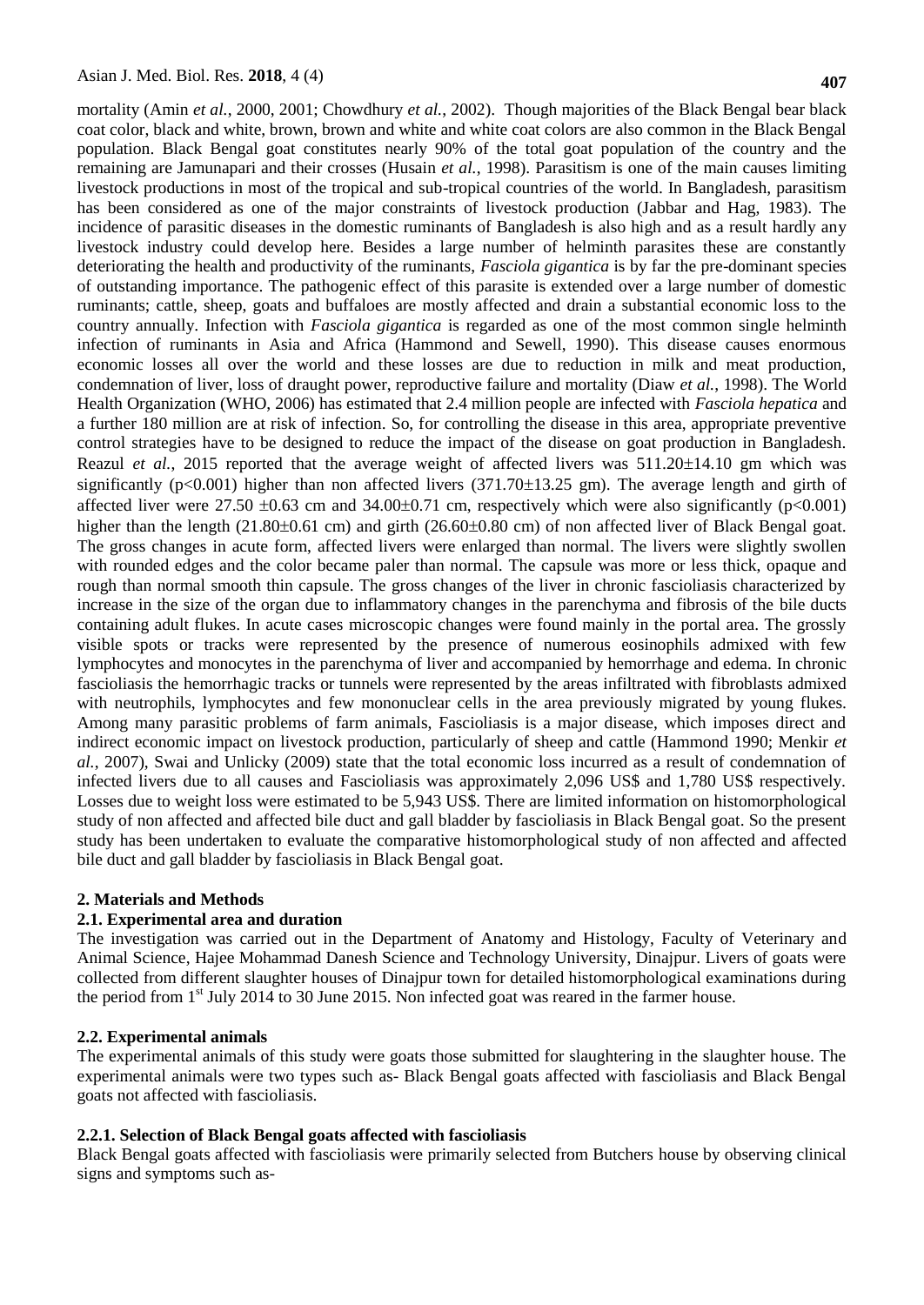Pallor of the mucous membranes and development of anaemia, emaciation and progressive loss of body condition, submandibular oedema and ascites (bottle jaw), loss of appetite, diarrhoea, ruffled hair coat, distended and painful abdomen, disinclination to move, significant effect on production etc. which are tentative diagnosis of fasciolosis, confirmative diagnosis of fascioliasis was done by observing live parasites in the liver, bile duct and gall bladder of slaughtered goat. Faeces examination was done in the laboratory of Department of Anatomy and Histology to identify the eggs of *Fasciola gigantica.* Age of the goats was determined by dentition.

# **2.2.2. Selection of Black Bengal goats not affected with fascioliasis**

Selection of Fasciola non affected goat was confirmed by faeces examination under McMASTER method which is as follows-

This method is based on the principle that the eggs are floated up in a counting chamber. A special type of slide devised by McMaster is required in this technique. Two glass slides joined together and the space between them divided to form two counting chambers of 0.15ml capacity each is the McMaster slide. In this method a known volume of faeces (5 to 10g) is thoroughly suspended in a known volume (50 to 100ml) of saturated salt solution (sp.gr. 1.2). The suspension may be strained through a 150 mm mesh sieve to remove the coarse particles. A portion of the suspension is withdrawn with the help of a pasteur pipette or with an ordinary plastic transfer pipette, and allowed to run into the chambers of the McMaster slide. The slide is stand for3 to 5 minutes to allow the eggs to float. The eggs in the two chambers are counted using low powers objectives  $(X10)$  and eyepiece (X10). The number of eggs per faeces may be calculated by using the following formula:

Number in one gram  $=$   $\frac{\text{Number in two chamber}}{0.3}$   $\times$  dilution factor<sup>\*</sup>  $i^*$ Dilution factor =  $\frac{\text{Total volume of supension in ml}}{\text{Total volume of faces}}$ Total volume of faeces

Negative result i.e absence of *Fasciola gigantica* eggs was confirmed that goat was not infected with fascioliasis. Age of the goat was determined by dentition.

# **2.2.3. General management of goats not affected with fascioliasis**

After confirmation regular anthelmintic was used to prevent the further infection upto slaughter**.** The goat was reared in conventional farming system. There was semi-concrete floor system for experimental goat. Surface of the floor was even bedding material. There is both natural and artificial air flow in the house. Both roughage and green grass were offered to him. Sometimes they were supplied Jackfruit leaves, Banana leaves, Mango leaves etc. Concentrates supplied by the farmers were rice polish, wheat bran ,anchor bran, boiled rice, broken maize, broken rice, tiloil cake, mustard oil cake, pulse husk, salt etc. Regular vaccination was done for the goat to prevent the contagious diseases.

# **2.3. Gross morphological examination**

A total of 10 affected and 10 non affected livers along with gall bladders showing grossly visible abnormalities were collected for detailed morphological studies. The length and girth of the livers and gall bladders were measured by using measuring tape. The weight of the livers and gall bladders was measured by using digital weight machine. All the changes were noted. Incisions were given to the affected area to study the nature or the macroscopic cessions, whenever needed. The blood vessels and biliary ducts were opened with the help of scissors and forceps and the liver flukes were collected. The liver was then cut into small slices and the slices were squeezed and macerated in normal saline. After careful removal of larger debris's the smaller ones was washed several times with normal saline until the supernatant fluid was clear. The sediment was then examined thoroughly for parasites, sometimes with the aid of a magnifying glass. The collected trematodes were washed in normal saline and distilled water for several times and preserved in glycerin alcohol solution which was composed 95 parts of 70 percent ethyl alcohol and 5 parts of glycerine. The parasites were identified in the Department of Anatomy and Histology, Faculty of Veterinary and Animal Science, Hajee Mohammad Danesh Science and Technology University.

# **2.4. Microscopic examination**

During slaughter, affected and non affected livers having gross lesions were collected then preserved at 10% formalin, after that processed, sectioned and stained for histopathological studies following a standard procedure (Luna, 1968).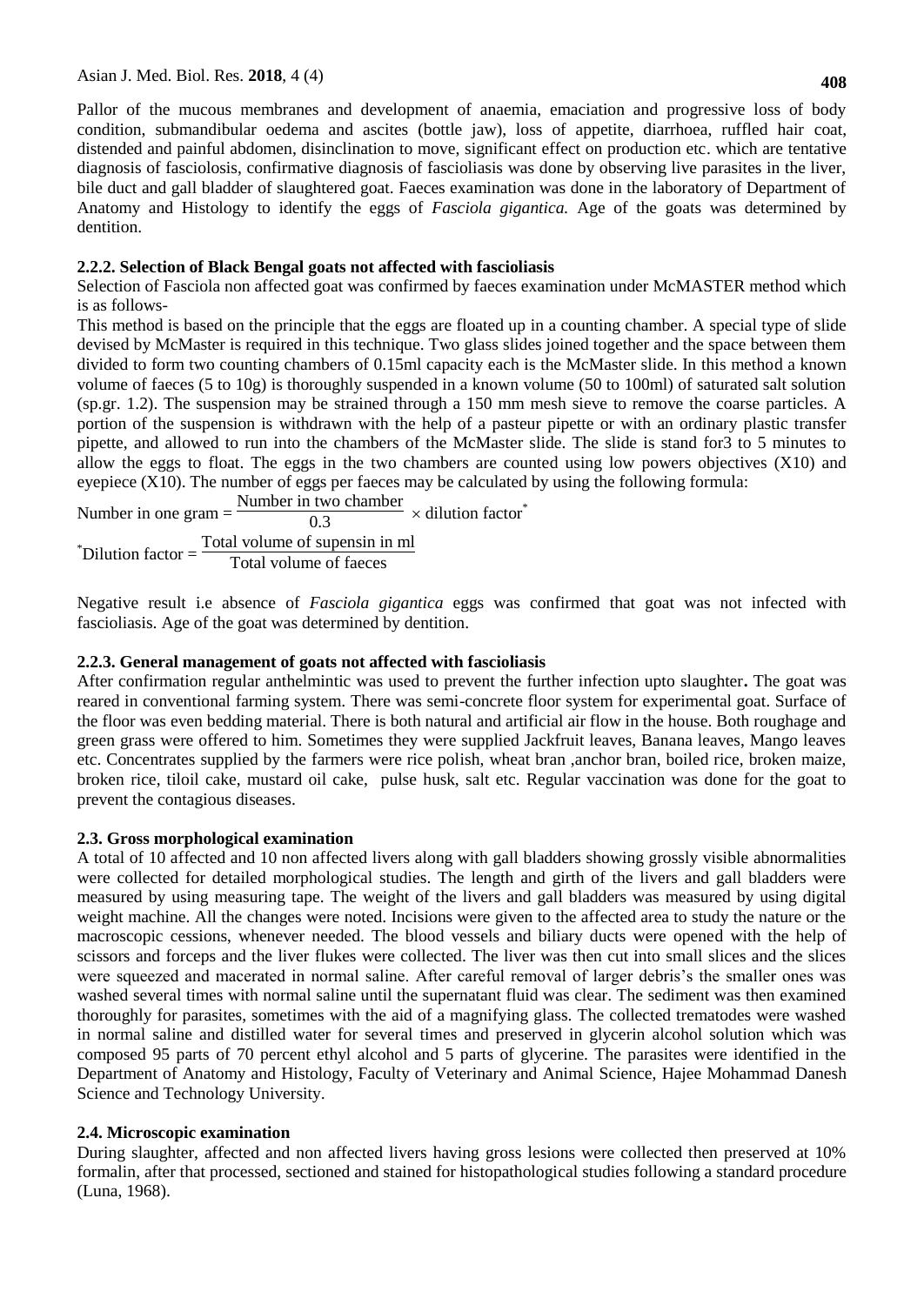#### **2.5. Statistical analysis**

The data recording the study of the affected and non affected livers were tabulated and subjected to analysis. Statistical analysis of the data was done by paired t- test using SPSS 10.0 programme. The weight, length and girth between the affected and non-affected livers were compared by t-test.

## **3. Results**

On gross and microscopic examination of 10 non affected and 10 affected gall bladders and bile ducts by fascioliasis in Black Bengal goat that were collected freshly from different slaughter houses were subjected for different examinations. The comparative biometry (weight, length, girth) of the non affected and affected gall bladders by fascioliasis in Black Bengal goat was shown in Table 1. The average weight of affected gall bladder was  $26.10\pm0.70$  gm which was significantly (p<0.001) higher than non affected gall bladder (19.40 $\pm$ 0.96 gm). The average length and girth of affected gall bladder were  $10.30\pm0.37$  cm and  $8.24\pm0.30$  cm, respectively which were also significantly ( $p<0.001$ ) higher than the length (6.10 $\pm$ 0.30 cm) and Girth (5.85 $\pm$ 0.25 cm) of non affected gall bladder of Black Bengal Goat. Two types of changes were recorded during the course of study. These were gross changes and microscopic changes. Two forms of fascioliasis were found during these investigation namely acute and chronic infections.

## **3.1. Gross changes of bile duct**

Thickening of the bile ducts and fibrosis in a portal area due to chronic fascioliasis was found in case of affected bile duct but were not found in case of non affected liver (Figure  $3 \& 4$ ). Sections of immature flukes surrounded by clear spaces were found in the dilated and thickened bile ducts. A brownish exudates and a number of mature *Fasciola gigantica* were found in the lumen. The adult *Fasciola gigantica* was noticed in cross section in the lumen of the thickened bile ducts (Figure 5 and Figure 6). Early of the flukes into the bile ducts resulted in proliferation of the epithelium producing a granular mucosa which was found in the present study. Acute pathological lesions could only be produced by developing flukes prior to their entry to the bile ducts. In chronic *Fasciola gigantica* infections 3 types of chronic reaction were observed: numerous small abscesses containing Fasciola larvae or eggs with cellular reactions; marked inter lobular fibrosis, proliferation of bile ducts and paramilitary fibrosis in absence of parasites; and nodular growths consisting of hyper plastic bile ductless lacking secretary ability (Figure 6).

## **3.2. Microscopic changes of bile duct**

Microscopically the epithelial layer of the bile ducts were seen to the partially disintegrated, but simultaneous proliferation of epithelial cells occurred. Thickening of the bile ducts was the result of connective tissue proliferation. Minute cytoplasmic blebs at the free margin of the epithelial lining cells seemed to be the first indication of what become an intense hyperplasia of the tubular outgrowths and an associated fibrosis in the underline connective tissue. Formation of new bile ducts and deposition of bile pigment in the tissue space were seen in the affected liver but absence in non-affected liver (Figure 11 and Figure 12). When the flukes invade the bile duct their spine and suckers quickly abrade the superficial cells and they feed on the tissue debris so produced. Bile duct in some parts showed periductal cellular infiltrations, mainly neutrophiles, lymphocyte and eosinophiles. Brilliant cells, were demonstrated in the beneath epithelium of infected goat but not seen in case of non-infected goat. No calcification in the wall of the bile ducts in chronic Fascioliasis in goat could be seen in this study. The bile ducts revealed hyperplastic changes of the lining epithelial cells, which at times assumed papillomatous proportion. Most of the ducts were, however devoid of the lining epithelial cells as a result of the movement of flukes within the ducts. Later the biliary epithelium became proliferated partial or complete occlusion of bile ducts and wall of the bile ducts become fibrosis in infected goat. They consisted of collections of hepatic epithelial cells in a state of coagulative necrosis or in the process of disappearing surrounded by a thin sprinkling of neutrophils and lymphocytes.

## **3.3. Gall bladder**

Gall bladder of Fasciola affected Black Bengal Goat also shows some deviation from the structures of gall bladder of fasciola non-affected Black Bengal Goat. The gross and microscopic changes that were found in the gall bladder of fasciola affected black Bengal goat are described below:

#### **3.3.1. Gross changes of gall bladder**

The major gross changes of gall bladder of fasciola affected black Bengal goat were; the gall bladder was very dark usually contained blood clots, the consistency of bile was also very dense. Thickening of the epithelium of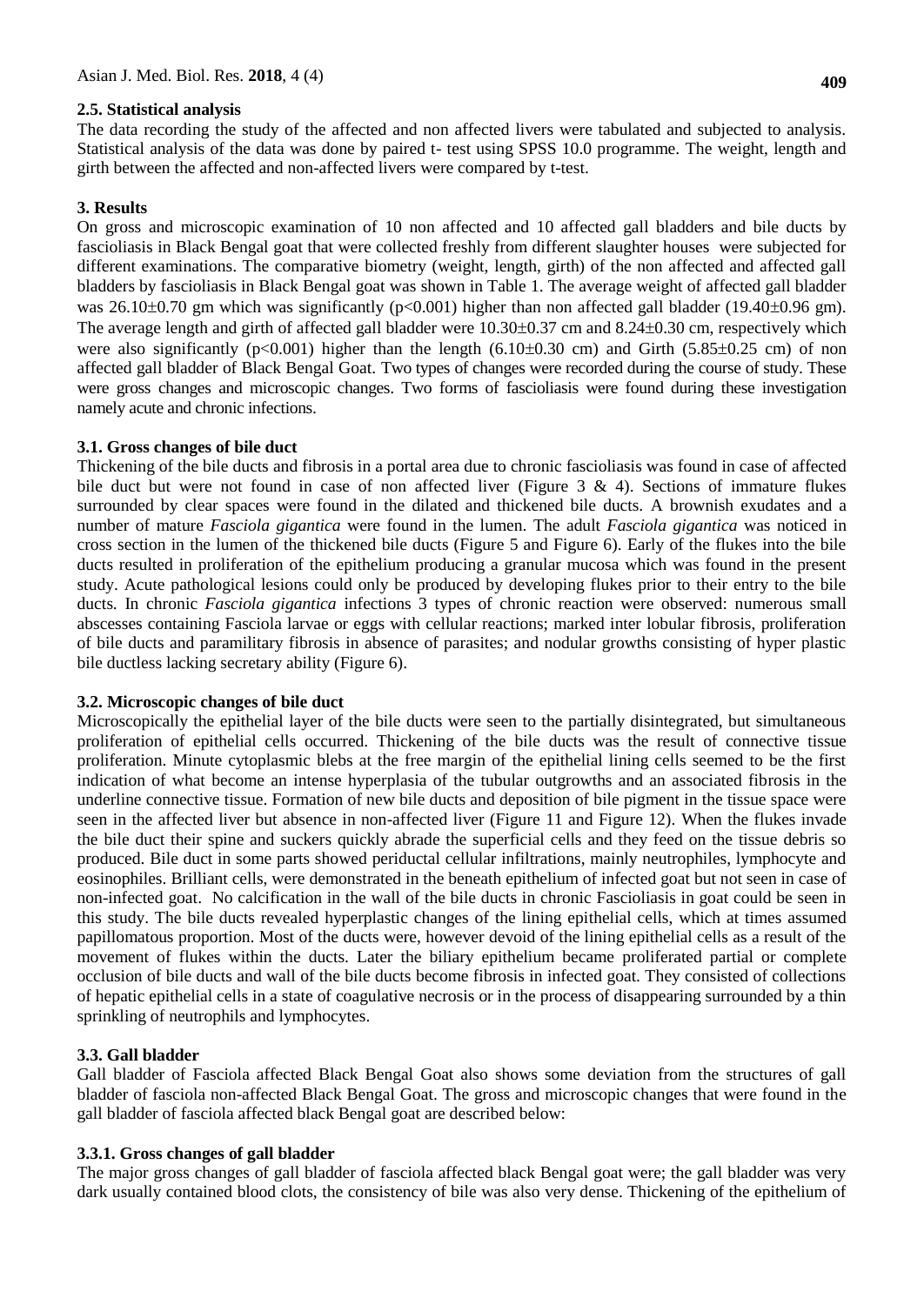gall bladder and fibrosis was observed in this study. Presence of adult parasites in the lumen of gall bladder was also found in this research work. Dilatation and distention of gall bladder was a fate of chronic fascioliasis (Figure 7 and Figure 8).

#### **3.3.2. Microscopic changes of gall bladder**

The microscopic changes due to acute and chronic fascioliasis were characterized by hyperplasia of the tubuloalveolar glands, increases in the number of enterochromaffin cells and of the large cells containing eosinophilic granules where as no hyperplasia was found in case of non infected goat. Numerous eggs were seen in the bile of infected goat which were absence in case of non infected goat.

#### **4. Discussion**

The average weight of affected gall bladder was  $26.10\pm0.70$  gm which was significantly (p<0.001) higher than non affected gall bladder (19.40±0.96 gm). The average length and girth of affected gall bladder were  $10.30\pm0.37$  cm and  $8.24\pm0.30$  cm, respectively which were also significantly (p<0.001) higher than the length  $(6.10\pm0.30 \text{ cm})$  and Girth  $(5.85\pm0.25 \text{ cm})$  of non affected gall bladder of Black Bengal Goat. The result is closely agreed with Getty (1975) who stated that average length of gall bladder of ox was 10 cm to 15 cm. The variation in length of gall bladder may be due to variation in species.

#### **4.1. Gross changes of bile duct**

Thickening of the bile ducts and fibrosis in a portal area due to chronic Fascioliasis also found. Formation of new bile ducts and deposition of bile pigment in the tissue space were seen. Migratory tract with lymphocytic infiltration was more common case. Sections of immature flukes surrounded by clear spaces were found in the dilated and thickened bile ducts. A brownish exudates and a number of mature *Fasciola gigantica* were found in the lumen. The adult *Fasciola gigantica* was noticed in cross section in the lumen of the thickened bile ducts. No calcification in the wall of the bile ducts in chronic Fascioliasis in goat could be seen in this study. Similarly, according to Simesen (1968) and Pullan *et al.* (1970), the bile ducts of the liver in sheep never calcified, contrary to findings in cattle Ross, 1966 and Dow *et al.* (1967). Ross *et al.* (1967) reported that there was no calcification in the pig liver in chronic Fascioliasis. The difference in calcification might be due to species variation. Early of the flukes into the bile ducts resulted in proliferation of the epithelium producing a granular mucosa which was found in the present study. Ross *et al.* (1967) described similar pathological changes in acute fascioliasis in calves and pig livers, respectively. Acute pathological lesions could only be produced by developing flukes prior to their entry to the bile ducts. The result is similar to Ross (1966). In chronic *Fasciola gigantica* infections different types of chronic reaction were observed: numerous small abscesses containing Fasciola larvae or eggs with cellular reactions; marked inter lobular fibrosis, proliferation of bile ducts and paramilitary fibrosis in absence of parasites; and nodular growths consisting of hyper plastic bile ductless lacking secretary ability. The similar result was reported by Uzoukwu and Ikeme (1978) who found three types of chronic reaction in chronic Fascioliasis.

## **4.2. Microscopic changes of bile duct**

Microscopically the epithelial layer of the bile ducts were seen to the partially disintegrated, but simultaneous proliferation of epithelial cells occurred. Thickening of the bile ducts was the result of connective tissue proliferation. Similar results were observed by Stenius (1963). Minute cytoplasmic blebs at the free margin of the epithelial lining cells seemed to be the first indication of what become an intense hyperplasia of the tubular outgrowths and an associated fibrosis in the underline connective tissue. When the flukes invade the bile duct their spine and suckers quickly abrade the superficial cells and they feed on the tissue debris so produced. The observations are closely agreed with Dawes (1963) who worked on various stages which was brought about in the epithelial lining of the bile duct while the young Fasciola hepatica were moving through the hepatic parenchyma before reaching the bile duct but he also recorded that chemical agencies and inflammatory process were probably responsible for these changes. According to Rahko (1969) bile duct in some parts showed periductal cellular infiltrations, mainly neutrophiles, lymphocyte and eosinophiles. Brilliant cells, were demonstrated in the beneath epithelium of infected cattle were closely agreed with the present study of infected goat. Similar result was found by Smith *et al.* (1972) and Bostelmann *et al.* (2000). The bile ducts revealed hyperplastic changes of the lining epithelial cells, which at times assumed papillomatous proportion. Most of the ducts were, however devoid of the lining epithelial cells as a result of the movement of flukes within the ducts. Later the biliary epithelium became proliferated partial or complete occlusion of bile ducts and wall of the bile ducts become fibrosis. They consisted of collections of hepatic epithelial cells in a state of coagulative necrosis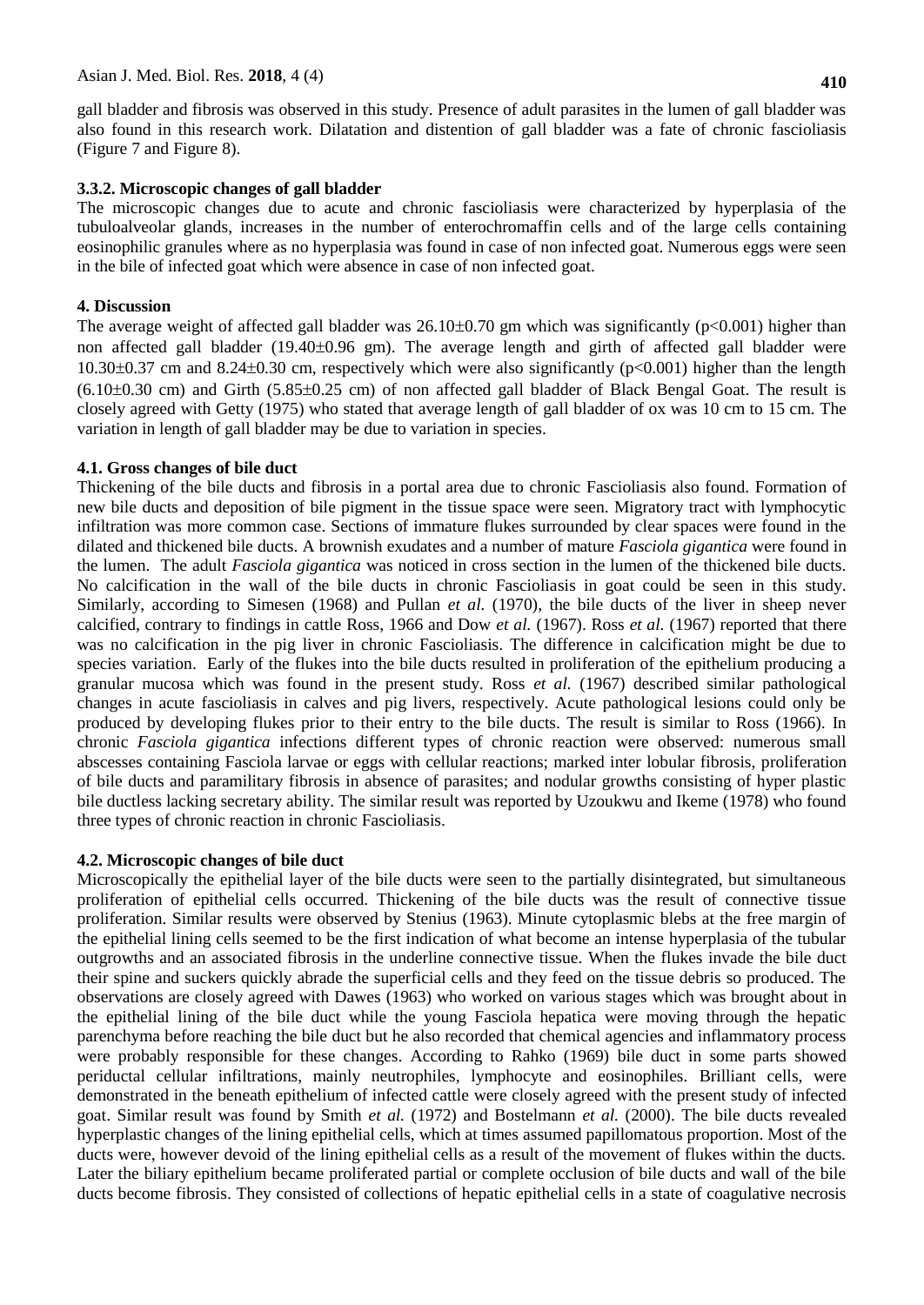or in the process of disappearing, mingled with of surrounded by a thin sprinkling of neutrophils and lymphocytes. More or less similar results were reported by Simesen (1968), Stenius (1963) and Bostelmann *et al.* (2000). Numerous eggs were seen in the bile the parenchyma the granulomatous lesions due to eggs were reported in the present study which was fully agreed with Uzoukwu and Ikeme (1978) and partially agreed with Ross and Dow (1966).

## **4.3. Gross changes of gall bladder**

The major gross changes of gall bladder of fasciola affected black bengal goat were; the gall bladder was very dark usually contained blood clots, the consistency of bile was also very dense. Thickening of the epithelium of gall bladder and fibrosis was observed in this study. Presence of adult parasites in the lumen of gall bladder was also found in this research work. Dilatation and distention of gall bladder was a fate of chronic fascioliasis was the more or less similiar result reported by Asdrubali and Mughetti (1966).

## **4.4. Microscopic changes of gall bladder**

The microscopic changes due to acute and chronic fascioliasis were characterized by hyperplasia of the tubuloalveolar glands, increases in the number of enterochromaffin cells were the more or less similiar result also reported by Asdrubali and Mughetti (1966).

## **Table 1. Comparative biometry of affected (n=10) and non-affected (n=10) gall bladder by fascioliasis in Black Bengal goat.**

| <b>Parameters</b>     | <b>Type of Gall Bladder</b> | $Mean \pm SE$    | <b>Significance</b> |
|-----------------------|-----------------------------|------------------|---------------------|
| Weight $(gm)$         | Affected Gall Bladder       | $26.10\pm0.70$   | ***                 |
|                       | Non Affected Gall Bladder   | $19.40\pm0.96$   |                     |
| Length $\epsilon$ cm) | Affected Gall Bladder)      | $10.30 \pm 0.37$ | ***                 |
|                       | Non Affected Gall Bladder   | $6.10\pm0.30$    |                     |
| Girth (cm)            | Affected Gall Bladder       | $8.24 \pm 0.30$  | ***                 |
|                       | Non Affected Gall Bladder   | $5.85 \pm 0.25$  |                     |

SE= Standard Error,  $(***)$  = Highly significant ( $p<0.001$ ), n= number of sample



**Figure 1. Liver not affected with fascioliasis show normal elongated edge.**



**Figure 2. Liver affected with fascioliasis show swollen and rounded edge.**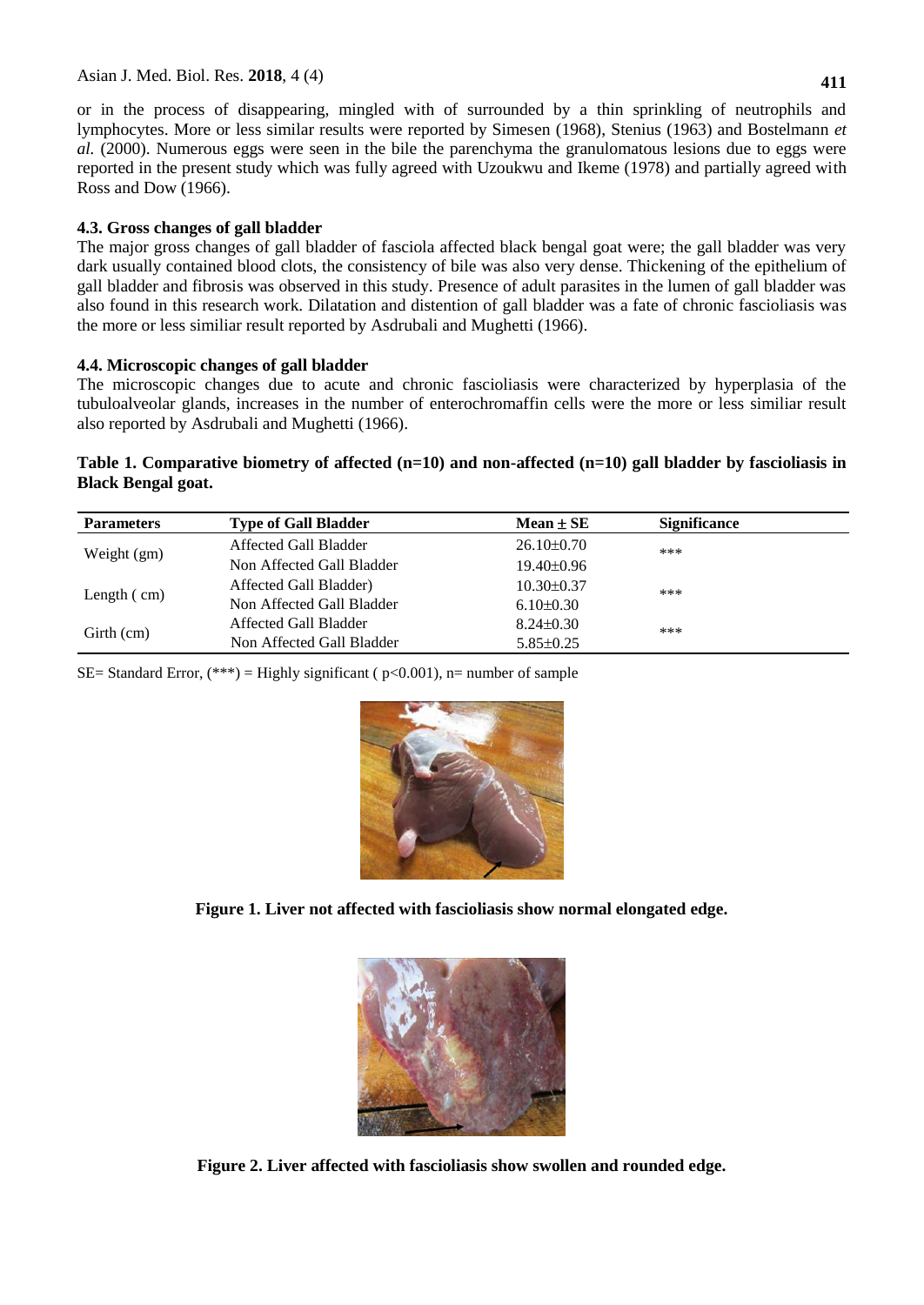

**Figure 3. Normal structure where no thickening and fibrosis occurred in infected goat.**



**Figure 4. Thickening and fibrosis of bile duct of infected goat.**



**Figure 5. No fibrosis of bile duct and no adult flukes found in the non-affected liver.**



**Figure 6. Fibrosis of bile duct containing adult flukes and nodule in the affected liver.**



**Figure 7. No parasite in the lumen of gall bladder of non-infected goat.**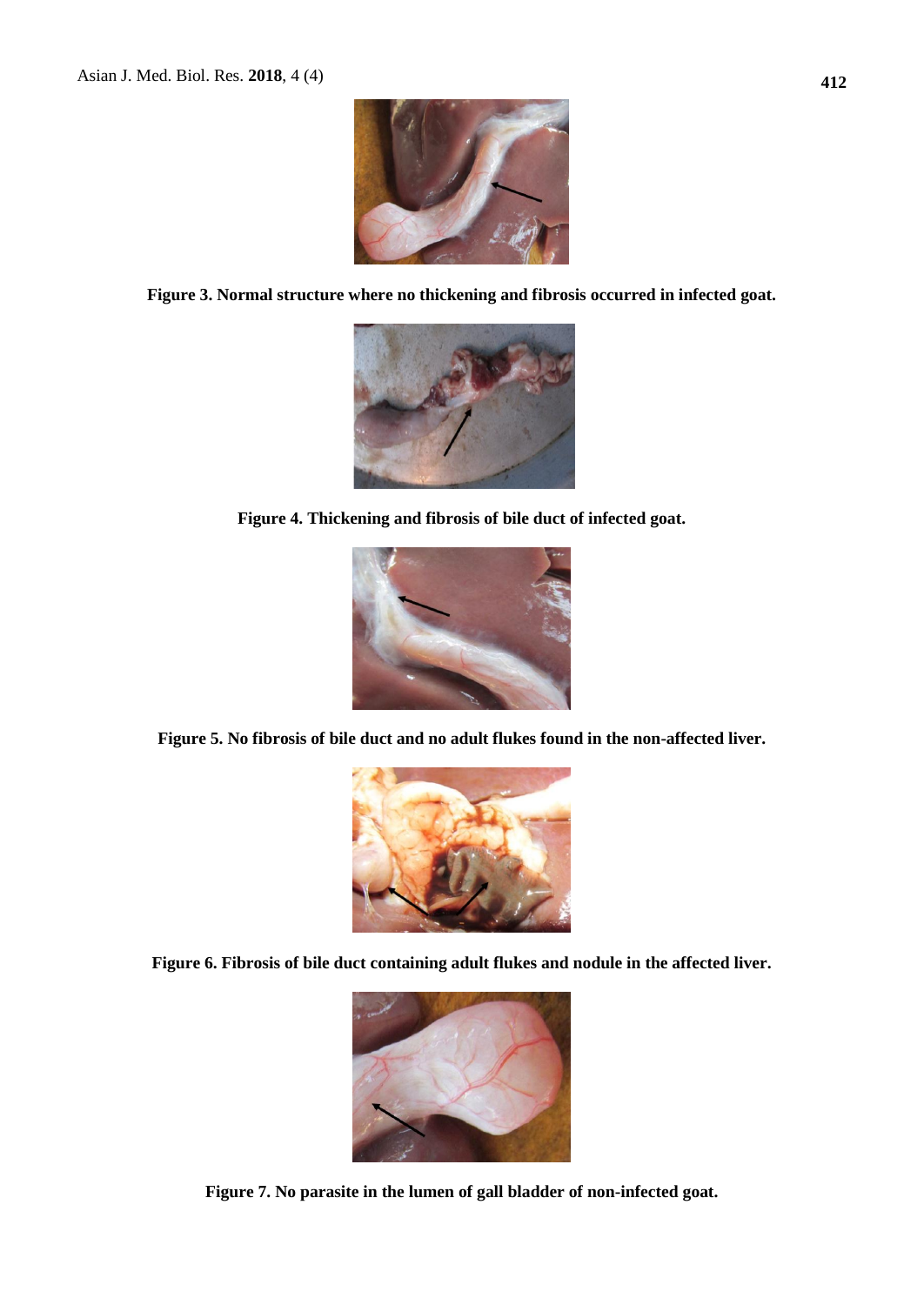

**Figure 8. Adult parasite in the lumen of gall bladder of infected goat.**



**Figure 9. Normal portal triad were observed in the non-affected liver. (H & E X 10).**



**Figure 10. Hyperplasia, fibrous connective tissue and closure portal triad were observed in the affected liver. (H & E X 40).**



**Figure 11. No bile pigment was observed in the tissue space of non-affected liver. S (Sinusoid) H (Hepatocyte), CV (Central Vein) (H & E X 10).**



**Figure 12. Deposition of bile pigment in the tissue space of affected liver (H & E X 10).**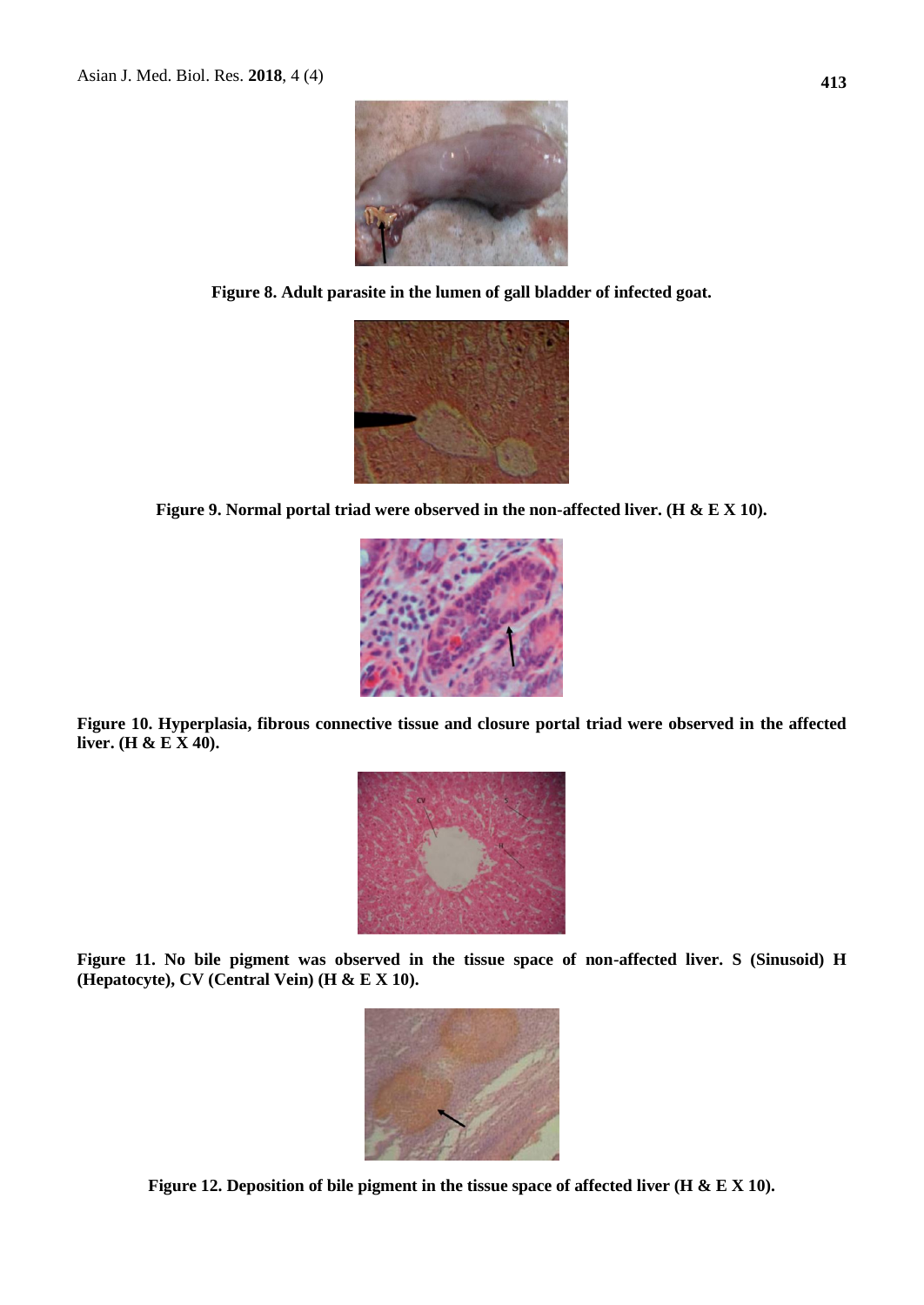#### **5. Conclusions**

Liver of Black Bengal goats are mostly affected with parasitic disease like fascioliasis. Present study was revealed not only liver but also bile duct and gall bladder are mostly affected with fascioliasis. Fascioliasis (*Fasciola gigantica*) is greatly responsible for damaging bile duct and gall bladder of Black Bengal goat and demands immediate attention for taking control and eradication measures. Bile duct and gall bladder of male and female goats both sexes were found to be affected with fascioliasis but severity is higher in Female goats than those of male goats. Fascioliasis (*Fasciola gigantica*) is one of the major causes of reduction of meat production of Black Bengal goats. The prevalence of fascioliasis (*Fasciola gigantica*) is higher in older animals. Regular anthelmintic should be used in case of Black Bengal goat from very early age to avoid infection by fascioliasis. Infected goat should be administered proper anthelmintic at proper dose without any delay. Balanced diet and proper housing system should be maintained to avoid fascioliasis.

#### **Acknowledgement**

Authors are thankful to the Department of Anatomy and Histology, Faculty of Veterinary and Animal Science, Hajee Mohammad Danesh Science and Technology University, Dinajpur. They also grateful to the goat farmers and butchers of the slaughter houses for helping during the research work.

#### **Conflict of interest**

None to declare.

## **References**

- Acosta-Fereira W, J Vercelli-Ratta and LM Falconi, 1979. Fasciola hepatica human infection, histopathological study of 16 cases. Virchows Arch. A. Pathol. Anat. Histol., 23: 319-327.
- Amin MR, 2000. Genetic improvement of production traits in Black Bengal goats by selective breeding and crossbreeding. Ph.D. Thesis, Department of Animal Breeding and Genetics, Bangladesh Agricultural University, Mymensingh.
- Amin MR, SS Husain, ABMM Islam and M Saadullah, 2001. Direct selection response to growth and correlated response to lactation traits in Black Bengal goats. Asian – Australatian. J. Anim. Sci., 14: 899-904.
- Ansari-Lari M and M Moazzeni, 2006. A retrospective survey of liver fluke disease in livestock based on abattoir data in Shiraz, south of Iran. Prev. Vet. Med., 73: 93-96.
- Asdrubali G and L Mughetti, 1966. Changes in the gall bladder of cattle with fascioliasis. Atti. Soc. Ital. Sci., 20: 553-557.
- Chowdhury SA, MSA Bhuiyan and S Faruque, 2002. Rearing Black Bengal goat under semi-intensive management 1. Physiological and reproductive performances. Asian – Australatian. J. Anim. Sci, 15: 477- 484.
- Devendra C and N Burns, 1983. Goat production in the tropics. Commonwealth Bureaux of Animal Breeding and Genetics. Commonwealth Agricultural Bureaux, Farnham Royal, UK Technical Communication, pp. 19:183.
- Diaw DT, M Seye and Y Sarr, 1998. Epidemiology of trematodiases in livestock in the Kolda region, Casamance. Rev. Elev. Med. Pays .Vet Trop., 41: 257-264.
- Dow C, JG Ross and JR Todd, 1967. The pathology of experimental Fascioliasis in calves. J. of comparative Path., 77: 377-385.
- Epsterin H, 1971. The origin of the domestic animals of Africa, Africa Publishing Corporation, New York, London and Munich.
- Getty R, 1975. Sisson and Grossman's the Aanatomy of the Domestic Animals. Vol. 1. 5<sup>th</sup> edn. W. B. Saunders Company. p. 913.
- Hammond JA and MMH Sewell, 1990. Diseases caused by helminthes. In: M M H Sewell and D W Brocklesdy Handbook on Animal Diseases in the Tropics,  $4<sup>th</sup>$  edition. CTVM. Edinb. Uni. pp. 119-123.
- Herre W and M Röhrs, 1973. Haustiere-Zoologisch gesehen (Compendium of basic data).
- Husain SS, MR Amin and ABMM Islam, 1998. Goat production and its breeding strategy in Bangladesh. First National Workshop on Animal Breeding. Bangladesh Agricultural University, Mymensingh. 26 November, 1998. pp. 17-36.
- Jabber MA and HAG Green, 1983. The status and potential livestock within the context of agricultural development policy in Bangladesh. Aberystwyth: The University of wales: 113 str.
- Luna LG, 1968. Manual of Histologic Staining Methods of the Armed Forces Institute of Pathology. 3<sup>rd</sup> edn., MC Ggraw Hill Book Co, New York.